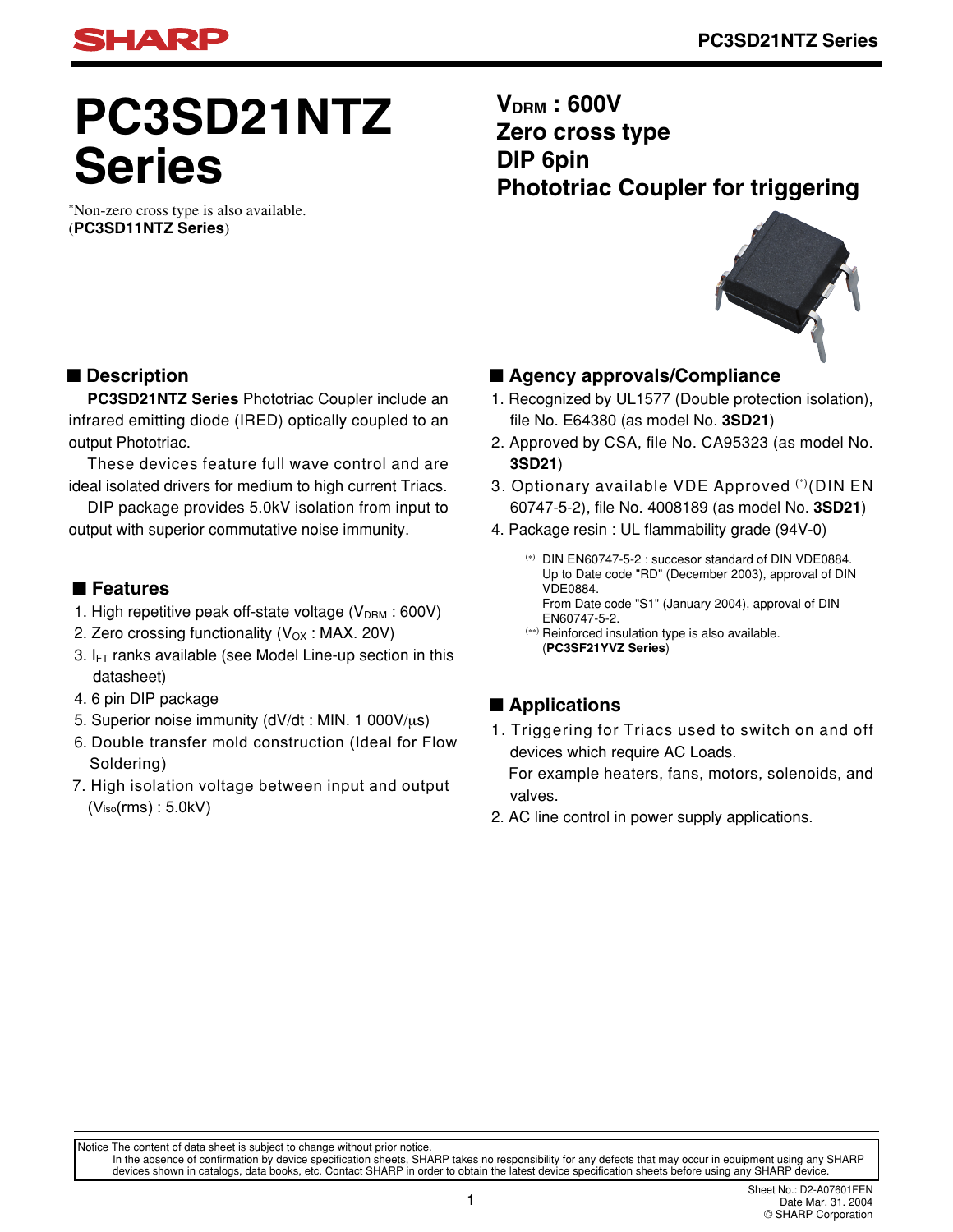

#### ■ **Internal Connection Diagram**



#### ■ **Outline Dimensions** (Unit : mm)

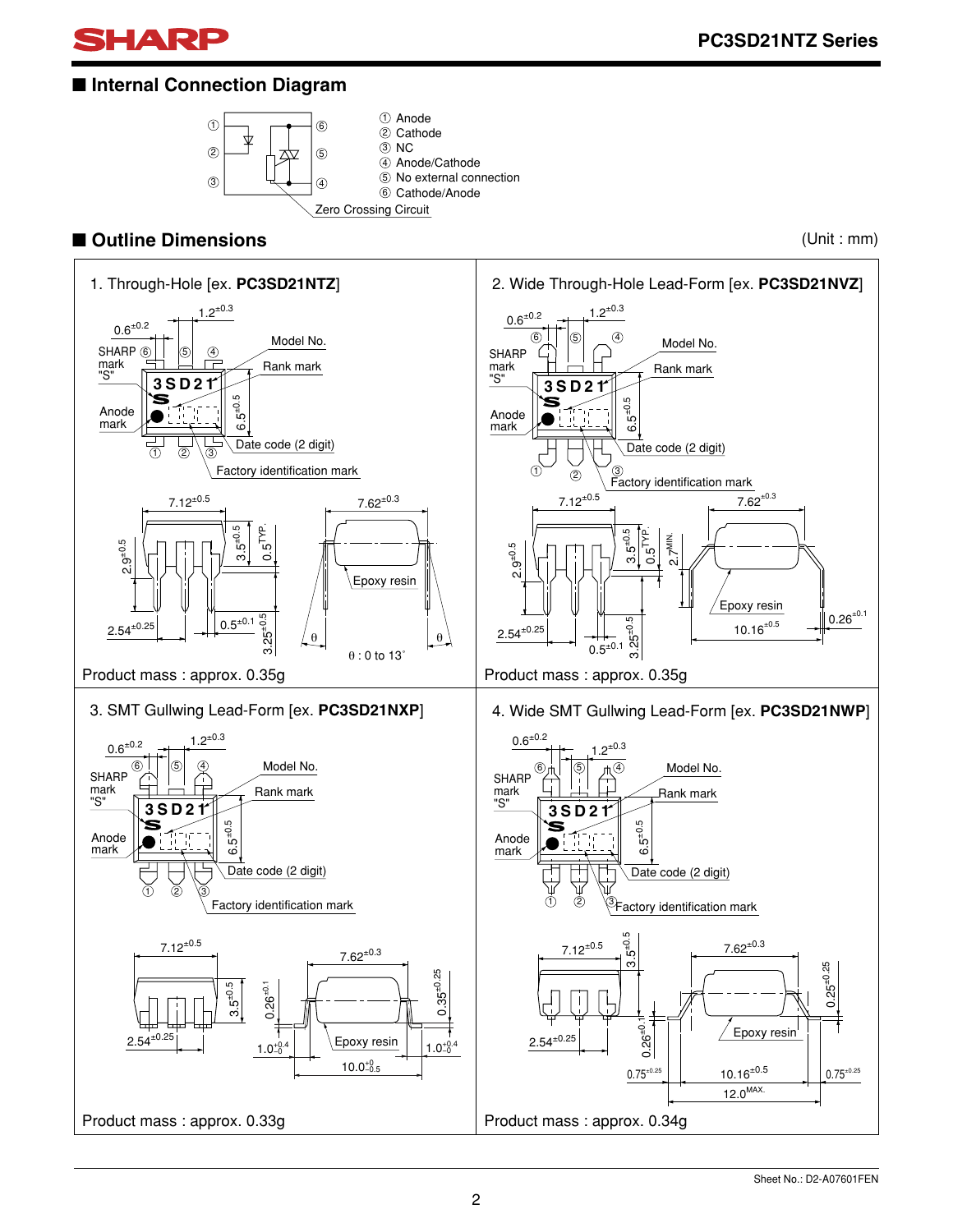

### ■ Outline Dimensions





∗Pin ⑤ is not allowed external connection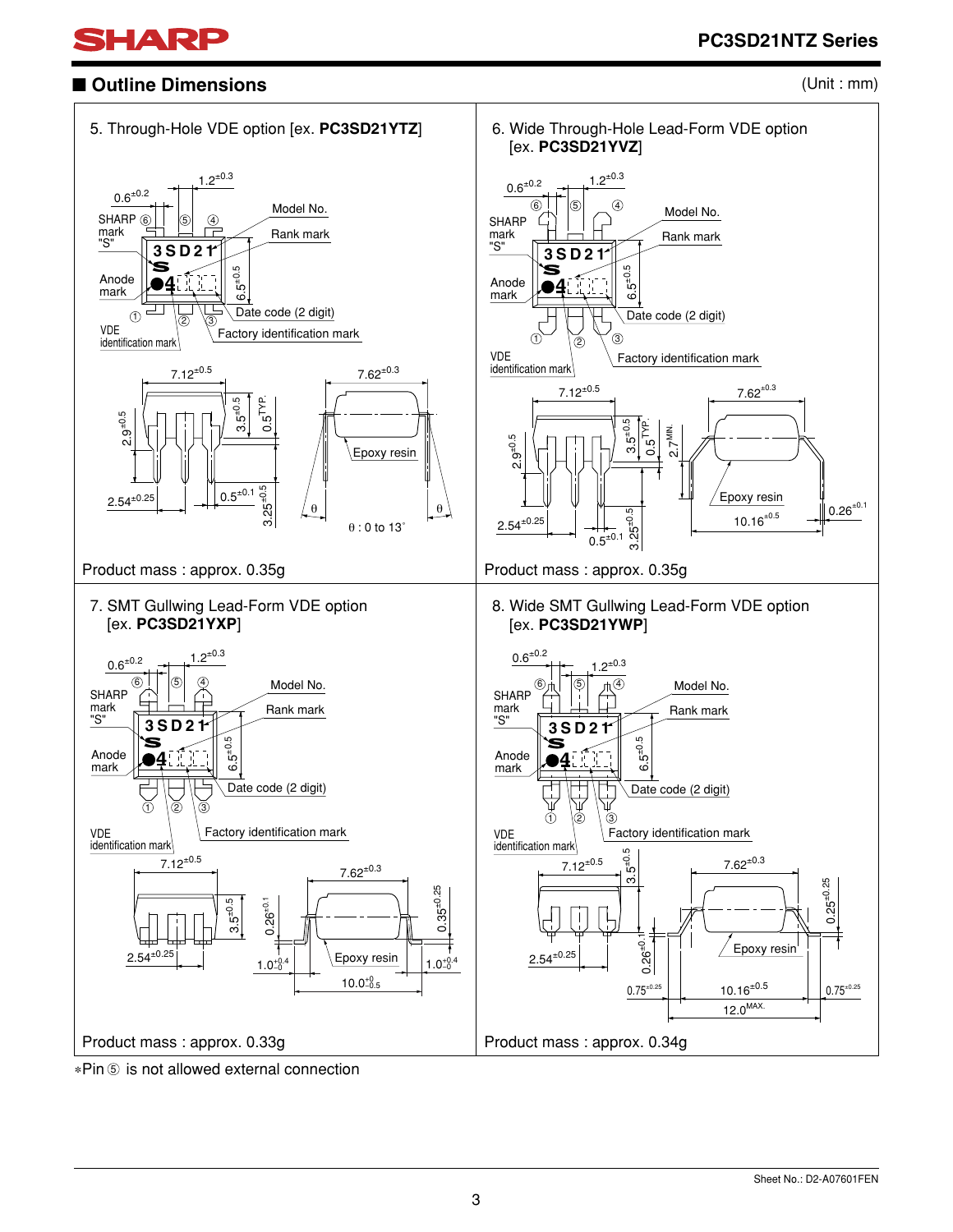

#### Date code (2 digit)

|      |      | 1st digit          |      | 2nd digit           |          |  |
|------|------|--------------------|------|---------------------|----------|--|
|      |      | Year of production |      | Month of production |          |  |
| A.D. | Mark | A.D                | Mark | Month               | Mark     |  |
| 1990 | A    | 2002               | P    | January             | 1        |  |
| 1991 | B    | 2003               | R    | February            | 2        |  |
| 1992 | C    | 2004               | S    | March               | 3        |  |
| 1993 | D    | 2005               | T    | April               | 4        |  |
| 1994 | E    | 2006               | U    | May                 | 5        |  |
| 1995 | F    | 2007               | V    | June                | 6        |  |
| 1996 | H    | 2008               | W    | July                | 7        |  |
| 1997 | J    | 2009               | X    | August              | 8        |  |
| 1998 | K    | 2010               | A    | September           | 9        |  |
| 1999 | L    | 2011               | B    | October             | $\Omega$ |  |
| 2000 | М    | 2012               | C    | November            | N        |  |
| 2001 | N    |                    |      | December            | D        |  |

repeats in a 20 year cycle

#### Factory identification mark

| Factory identification Mark | Country of origin |  |
|-----------------------------|-------------------|--|
| no mark                     |                   |  |
|                             | Japan             |  |
|                             | Indonesia         |  |
|                             | Philippines       |  |
|                             | China             |  |

\* This factory marking is for identification purpose only.

Please contact the local SHARP sales representative to see the actural status of the production.

#### Rank mark

Refer to the Model Line-up table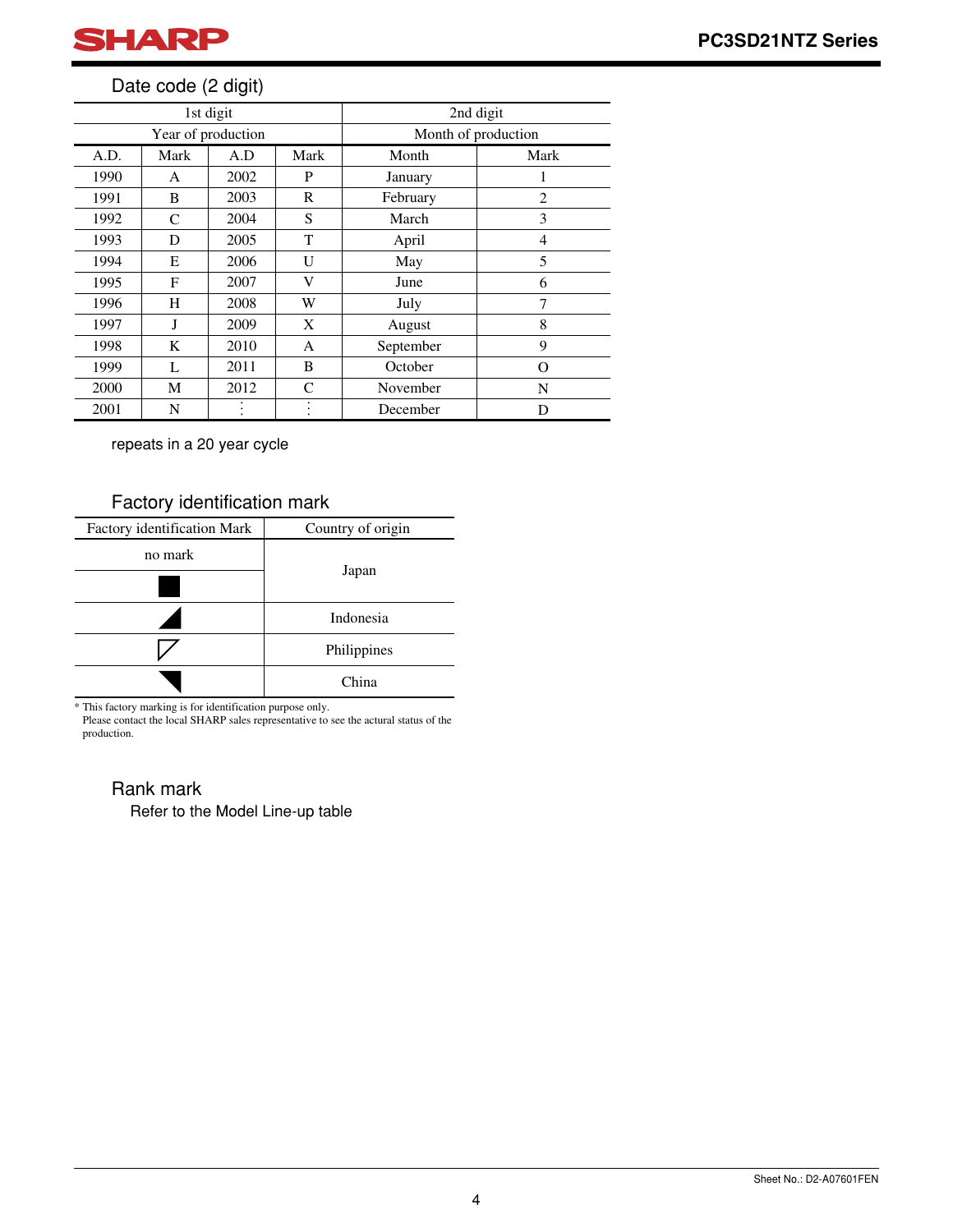#### ■ Absolute Maximum Ratings

| ■ Absolute Maximum Ratings<br>$(T_a=25^{\circ}C)$ |                                      |                      |                 |             |  |  |
|---------------------------------------------------|--------------------------------------|----------------------|-----------------|-------------|--|--|
|                                                   | Parameter                            | Symbol               | Rating          | Unit        |  |  |
|                                                   | Forward current                      | $I_{\rm F}$          | 50              | mA          |  |  |
| Input                                             | $\rm V_R$<br>Reverse voltage         | 6                    | V               |             |  |  |
|                                                   | RMS ON-state current                 | $I_T(rms)$           | 0.1             | А           |  |  |
| Output                                            | Peak one cycle surge current         | $I_{\text{surface}}$ | $1.2^{*3}$      | A           |  |  |
|                                                   | Repetitive peak OFF-state voltage    | $\rm{V}_{\rm{DRM}}$  | 600             | V           |  |  |
|                                                   | * <sup>1</sup> Isolation voltage     | $V_{iso}(rms)$       | 5.0             | kV          |  |  |
|                                                   | Operating temperature                | $T_{\rm opr}$        | $-30$ to $+100$ | $^{\circ}C$ |  |  |
|                                                   | Storage temperature                  | $T_{\text{stg}}$     | $-55$ to $+125$ | $^{\circ}C$ |  |  |
|                                                   | * <sup>2</sup> Soldering temperature | $T_{sol}$            | $270^{*4}$      | $^{\circ}C$ |  |  |

\*1 40 to 60%RH, AC for 1minute, f=60Hz \*2 For 10s

\*3 f=50Hz sine wave

\*4 Lead solder plating models: 260˚C

#### ■ Electro-optical Characteristics

|           | Parameter                                  |        | Symbol           | Conditions                                        | <b>MIN</b>         | TYP.                     | MAX.                     | Unit      |
|-----------|--------------------------------------------|--------|------------------|---------------------------------------------------|--------------------|--------------------------|--------------------------|-----------|
|           | Forward voltage                            |        | $V_{\rm F}$      | $I_F = 20mA$                                      |                    | 1.2                      | 1.4                      | V         |
| Input     | Reverse current                            |        | $I_{R}$          | $V_R = 3V$                                        | -                  |                          | 10                       | μA        |
|           | Repentitive peak OFF-state current         |        | I <sub>DRM</sub> | $V_D = V_{DRM}$                                   | -                  | $\overline{\phantom{0}}$ |                          | μA        |
|           | ON-state voltage                           |        | $V_T$            | $I_T = 0.1A$                                      |                    |                          | 2.5                      | V         |
|           | Holding current                            |        | $I_H$            | $VD=4V$                                           | 0.1                | $\overline{\phantom{0}}$ | 3.5                      | mA        |
| Output    | Critical rate of rise of OFF-state voltage |        | dV/dt            | $V_D=1/\sqrt{2} \cdot V_{DRM}$                    | 1 0 0 0            | 2 0 0 0                  | $\overline{\phantom{0}}$ | $V/\mu s$ |
|           | Zero cross voltage                         | Rank B | $V_{OX}$         | $I_F = 15mA$ , Resistance load                    |                    |                          | 20                       |           |
|           |                                            | Rank C |                  | $I_F = 8mA$ , Resistance load                     |                    |                          |                          | V         |
|           |                                            | Rank D |                  |                                                   |                    |                          |                          |           |
|           |                                            | Rank B |                  |                                                   |                    |                          | $\tau$                   |           |
| Transfer  | Minimum trigger current                    | Rank C | $I_{FT}$         | $V_D=4V$ , $R_I=100\Omega$                        |                    |                          | 5                        | mA        |
| charac-   |                                            | Rank D |                  |                                                   |                    |                          | 3                        |           |
| teristics | Isolation resistance                       |        | $R_{ISO}$        | DC500V,40 to 60%RH                                | $5 \times 10^{10}$ | $10^{11}$                | -                        | Ω         |
|           | Turn-on time                               |        | $t_{on}$         | $V_D=4V$ , $R_L=100\Omega$ , I <sub>F</sub> =20mA |                    |                          | 50                       | μs        |



 $(T_a=25^\circ C)$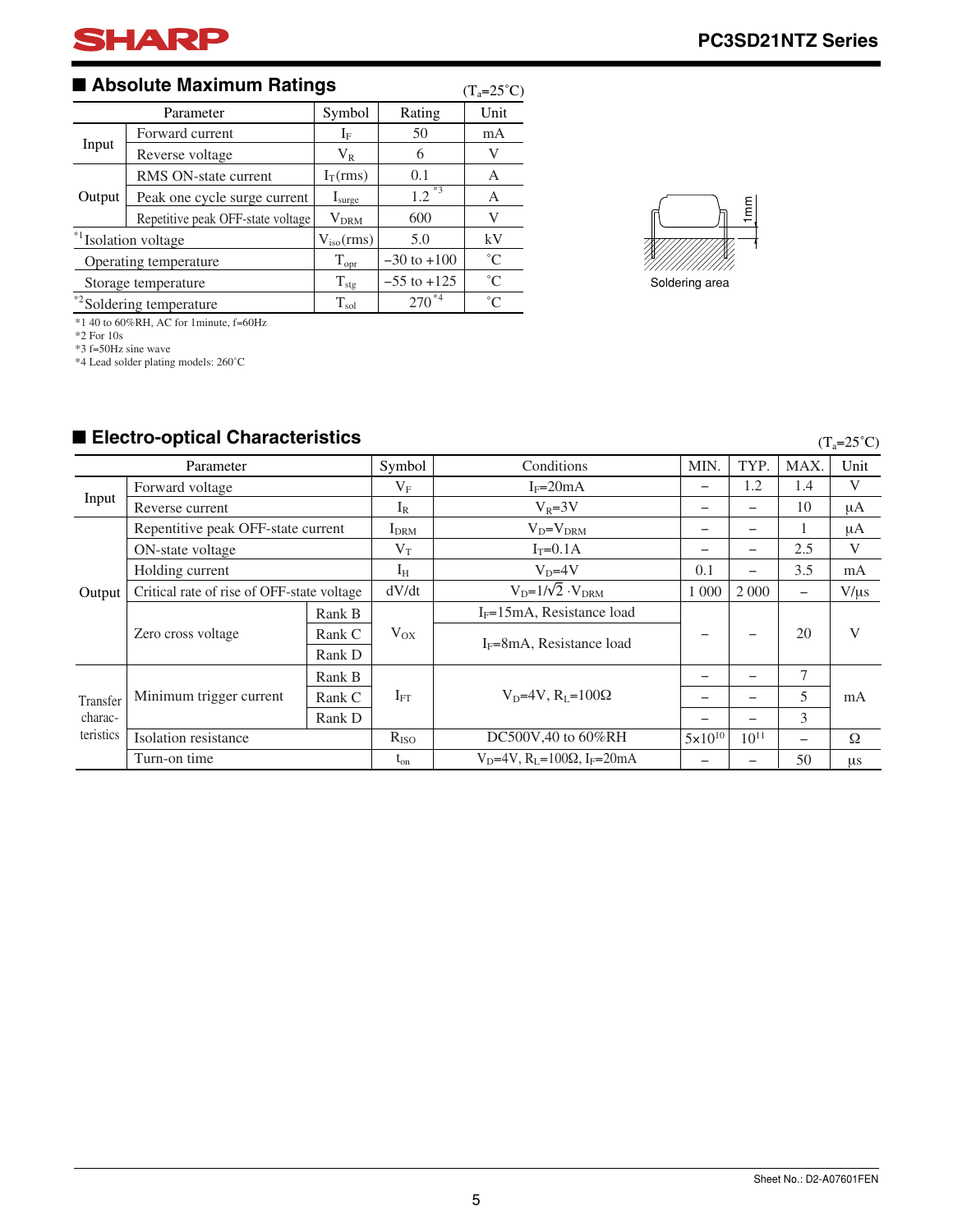

#### **Model Line-up**

| Lead Form        |              | Through-Hole      |              | SMT Gullwing |              | Wide Through-Hole |           |                     |
|------------------|--------------|-------------------|--------------|--------------|--------------|-------------------|-----------|---------------------|
|                  |              |                   |              | Sleeve       |              |                   |           | $I_{FT}$ [mA]       |
| Shipping Package |              |                   |              | 50pcs/sleeve |              |                   | Rank mark | $(V_D=4V,$          |
| DIN              |              | Approved          |              | Approved     |              | Approved          |           | $R_1 = 100\Omega$ ) |
| EN60747-5-2      |              |                   |              |              |              |                   |           |                     |
|                  | PC3SD21NTZBF | PC3SD21YTZBF      | PC3SD21NXZBF | PC3SD21YXZBF | PC3SD21NVZBF | PC3SD21YVZBF      | B         | <b>MAX. 7</b>       |
| Model No.        | PC3SD21NTZCF | PC3SD21YTZCF      | PC3SD21NXZCF | PC3SD21YXZCF | PC3SD21NVZCF | PC3SD21YVZCF      | C         | MAX. 5              |
|                  | PC3SD21NTZDF | PC3SD21YTZDF      | PC3SD21NXZDF | PC3SD21YXZDF | PC3SD21NVZDF | PC3SD21YVZDF      | D         | MAX.3               |
|                  |              |                   |              |              |              |                   |           |                     |
| Lead Form        |              | Wide SMT Gullwing |              | SMT Gullwing |              | Wide SMT Gullwing |           |                     |

| Lead Form          |              | Wide SMT Gullwing |              | SMT Gullwing |              | Wide SMT Gullwing   |   |                     |
|--------------------|--------------|-------------------|--------------|--------------|--------------|---------------------|---|---------------------|
|                    | Sleeve       |                   | Taping       |              |              |                     |   | $I_{FT}$ [mA]       |
| Shipping Package   |              | 50pcs/sleeve      |              | 000pcs/reel  |              |                     |   | $(V_D=4V,$          |
| DIN<br>EN60747-5-2 |              | Approved          |              | Approved     |              | Approved            |   | $R_1 = 100\Omega$ ) |
|                    | PC3SD21NWZBF | PC3SD21YWZBF      | PC3SD21NXPBF | PC3SD21YXPBF | PC3SD21NWPBF | PC3SD21YWPBF        | B | MAX. 7              |
| Model No.          | PC3SD21NWZCF | PC3SD21YWZCF      | PC3SD21NXPCF | PC3SD21YXPCF | PC3SD21NWPCF | <b>PC3SD21YWPCF</b> |   | <b>MAX.5</b>        |
|                    | PC3SD21NWZDF | PC3SD21YWZDF      | PC3SD21NXPDF | PC3SD21YXPDF | PC3SD21NWPDF | PC3SD21YWPDF        |   | MAX <sub>3</sub>    |

Please contact a local SHARP sales representative to inquire about production status.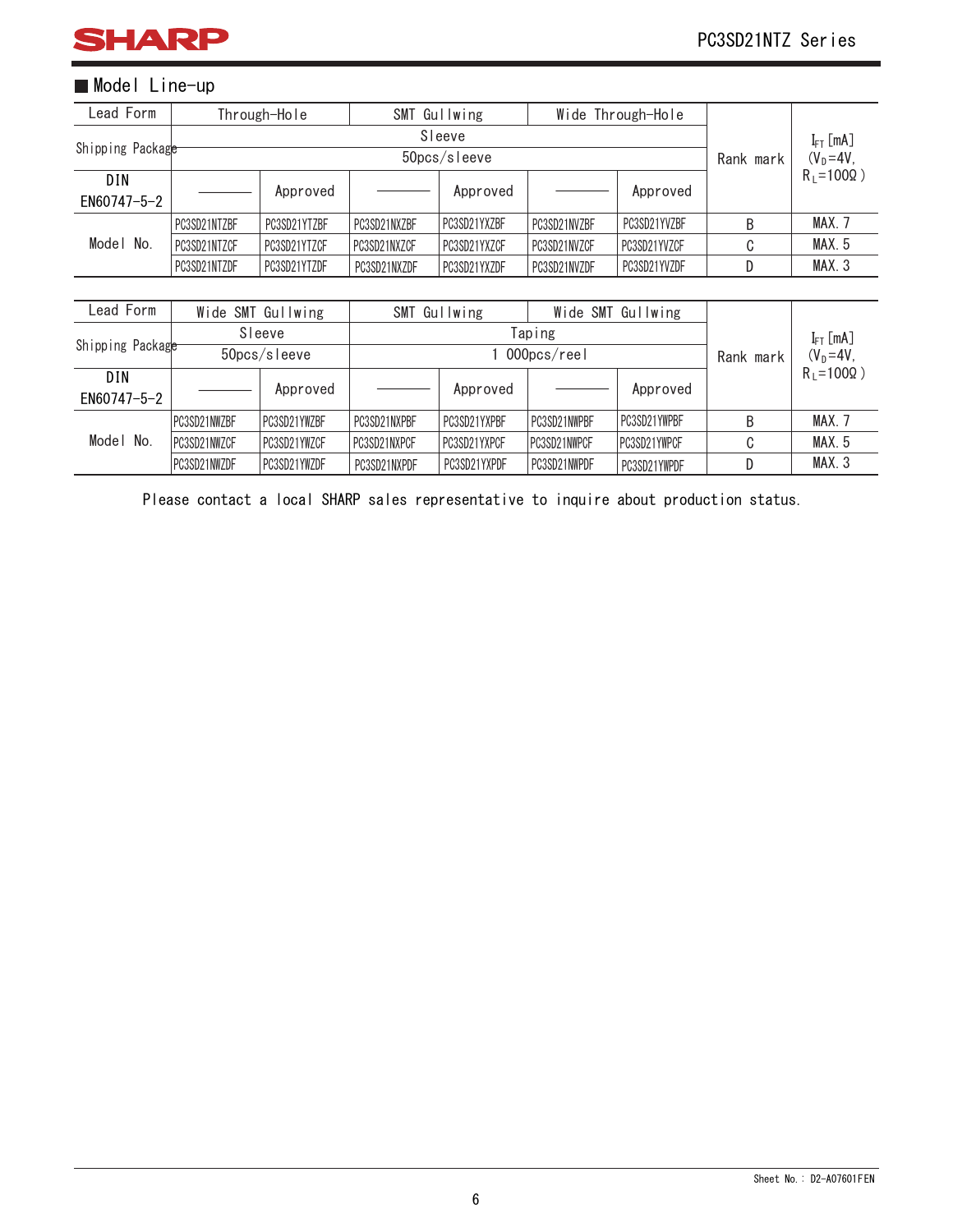

**Fig.1 Forward Current vs. Ambient Temperature**











**Fig.2 RMS ON-state Current vs. Ambient Temperature**



#### **Fig.3-b Forward Current vs. Forward Voltage (Rank C, Rank D)**



**Fig.4-b Minimum Trigger Current vs. Ambient Temperature (Rank C, Rank D)**

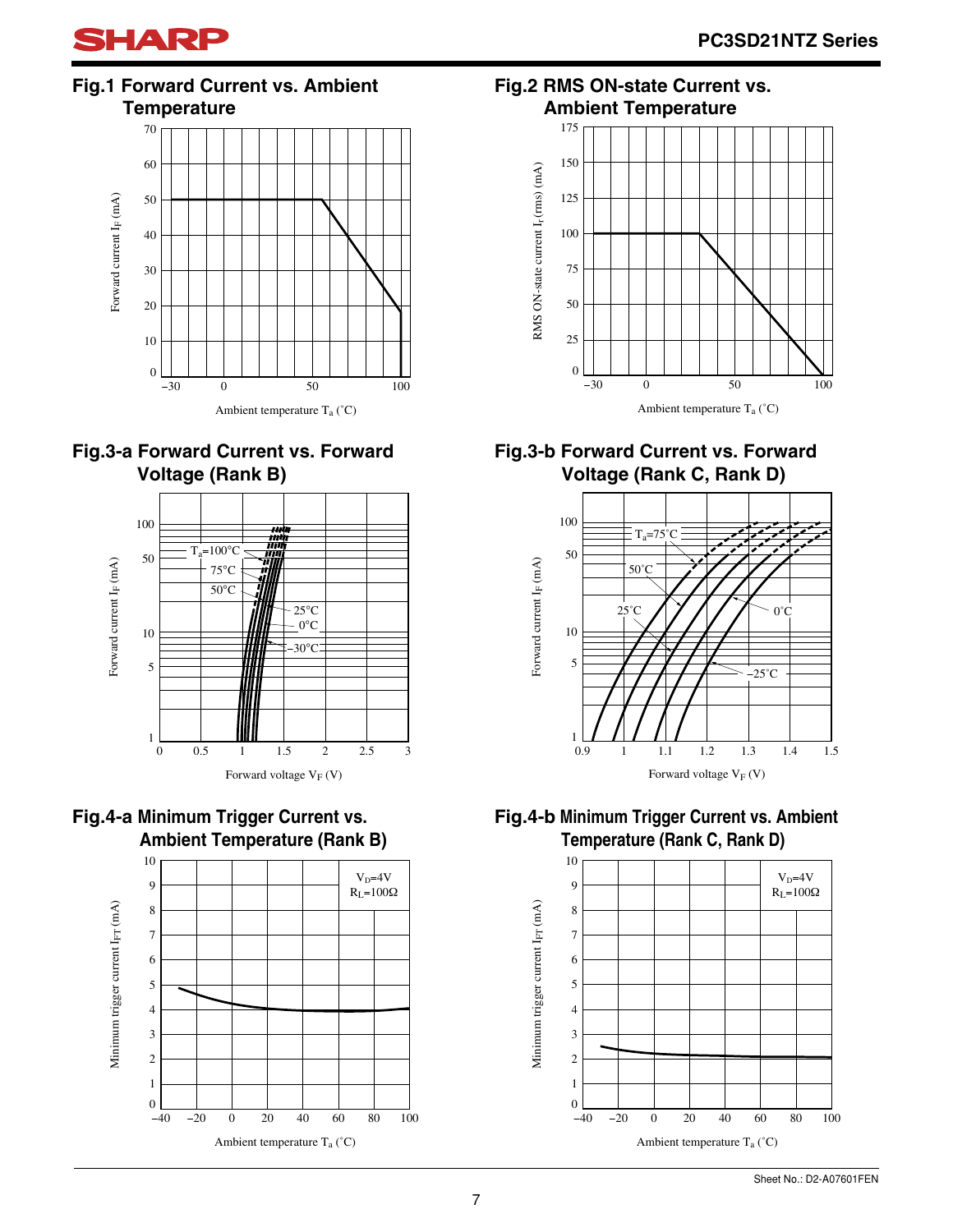

#### **Fig.5 Relative Repetitive Peak OFF-state Voltage vs. Ambient Temperature**











#### **Fig.6 ON-state Voltage vs. Ambient Temperature**



#### **Fig.8 Repetitive Peak OFF-state Current vs. Ambient Temperature**





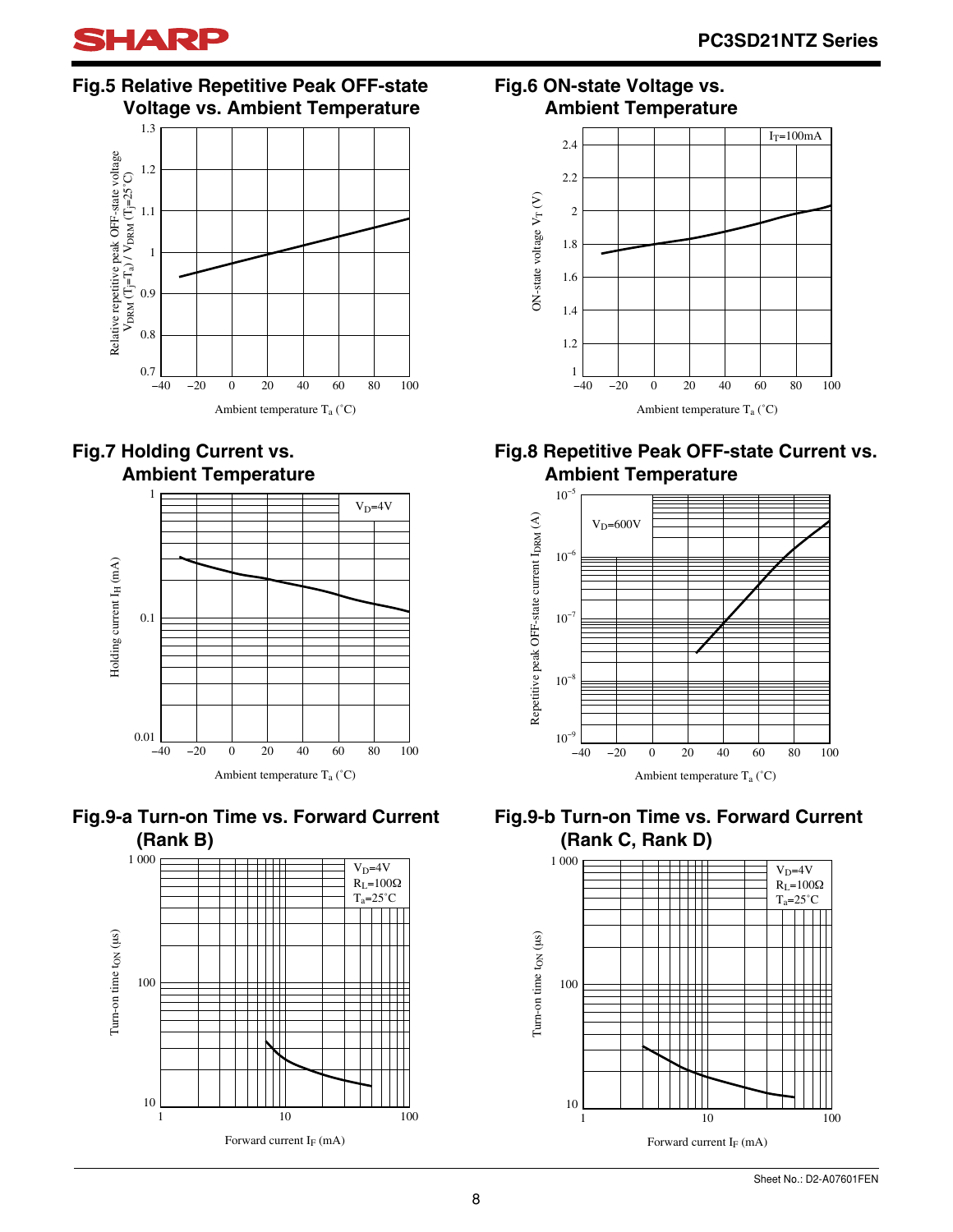

**Fig.10-a Zero-cross Voltage vs. Ambient Temperature (Rank B)**





**Fig.10-b Zero-cross Voltage vs. Ambient**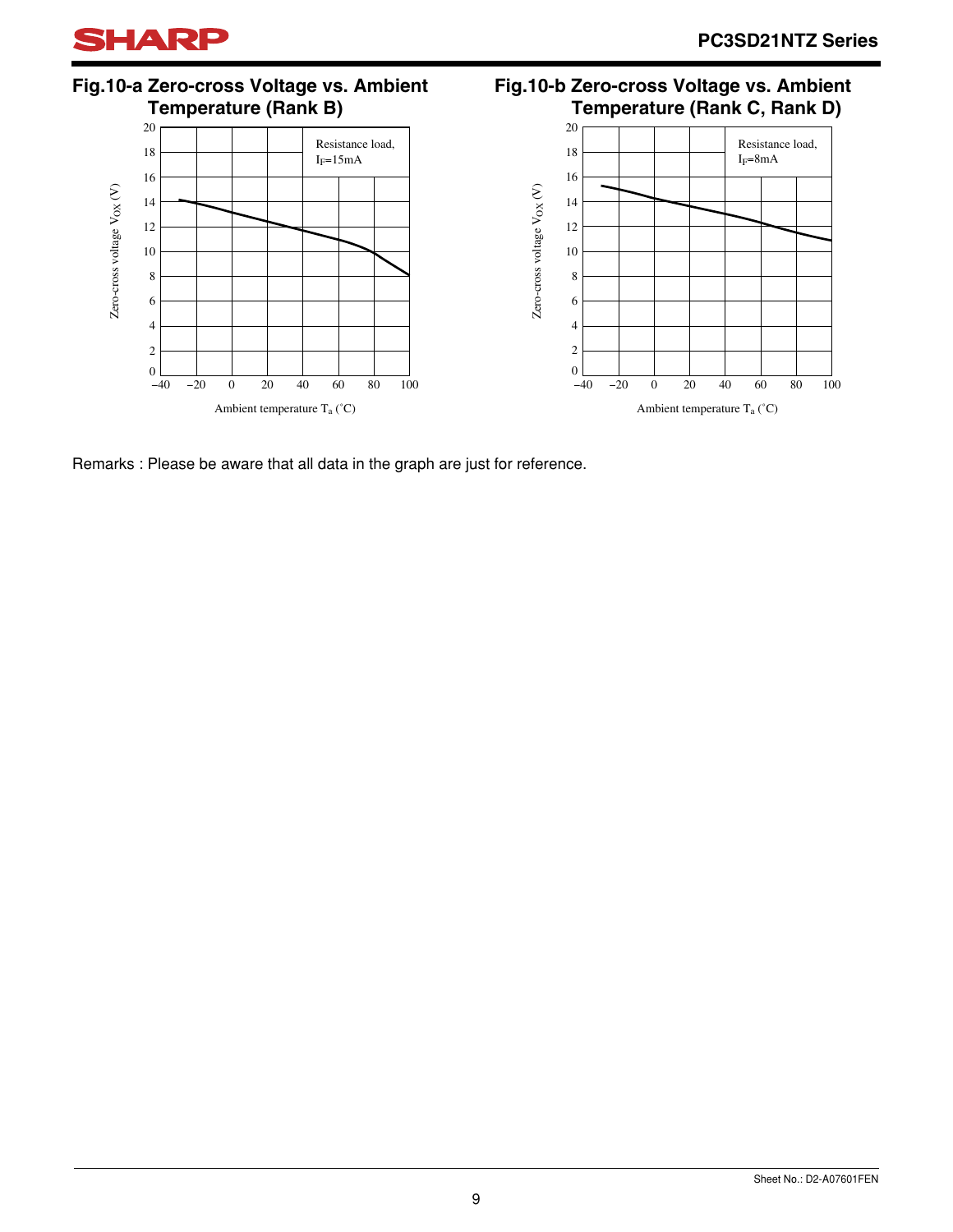

#### ■ **Design Considerations**

#### ● **Design guide**

In order for the Phototriac to turn off, the triggering current  $(I_F)$  must be 0.1mA or less.

Please refrain from using these devices in a direct drive configuration. These Phototriac Coupler are intended to be used as triggering device for main Triacs. Please ensure that the output rating of these devices will be sufficient for triggering the main output Triac of your choice. Failure to do may result in malfunctions.

For applications with inductive loads such as motors,please use caution in utilizing a zero crossing type Phototraiac Coupler as this may cause undesired operations due to the phase difference between voltage and current of load.

For designs that will experience excessive noise or sudden changes in load voltage, please include an appropriate snubber circuit as shown in the below circuit. Please keep in mind the Sharp Phototriac Coupler incorporate superrior dV/dt ratings which can eliminate the need for a snubber circuit.

For over voltage protection, a Varistor may be used.

#### ● **Degradation**

In general, the emission of the IRED used in Phototriac Couplers will degrade over time. In the case where long term operation and / or constant extreme temperature fluctuations will be applied to the devices, please allow for a worst case scenario of 50% degradation over 5years.

Therefore in order to maintain proper operation, a design implementing these Phototriac Couplers should provide at least twice the minimum required triggering current from initial operation.

#### ● **Recommended Foot Print (reference)**



#### SMT Gullwing Lead-form Wide SMT Gullwing Lead-form



(Unit : mm)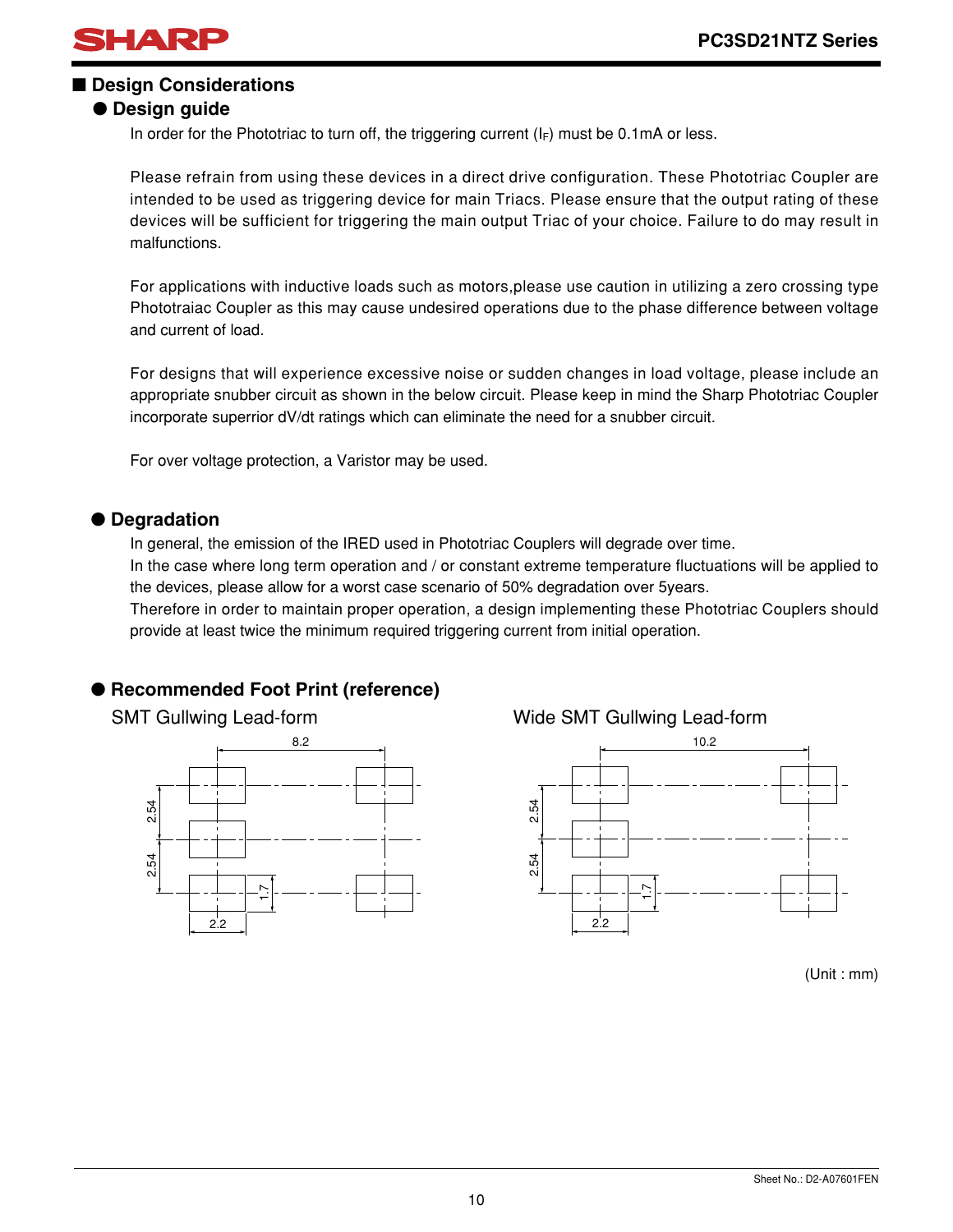

#### ● **Standard Circuit (Medium/High Power Triac Drive Circuit)**



Note) Please add the snubber circuit according to a condition. Any snubber or varistor used for the above mentioned scenarios should be located as close to the main output triac as possible.

✩ For additional design assistance, please review our corresponding Optoelectronic Application Notes.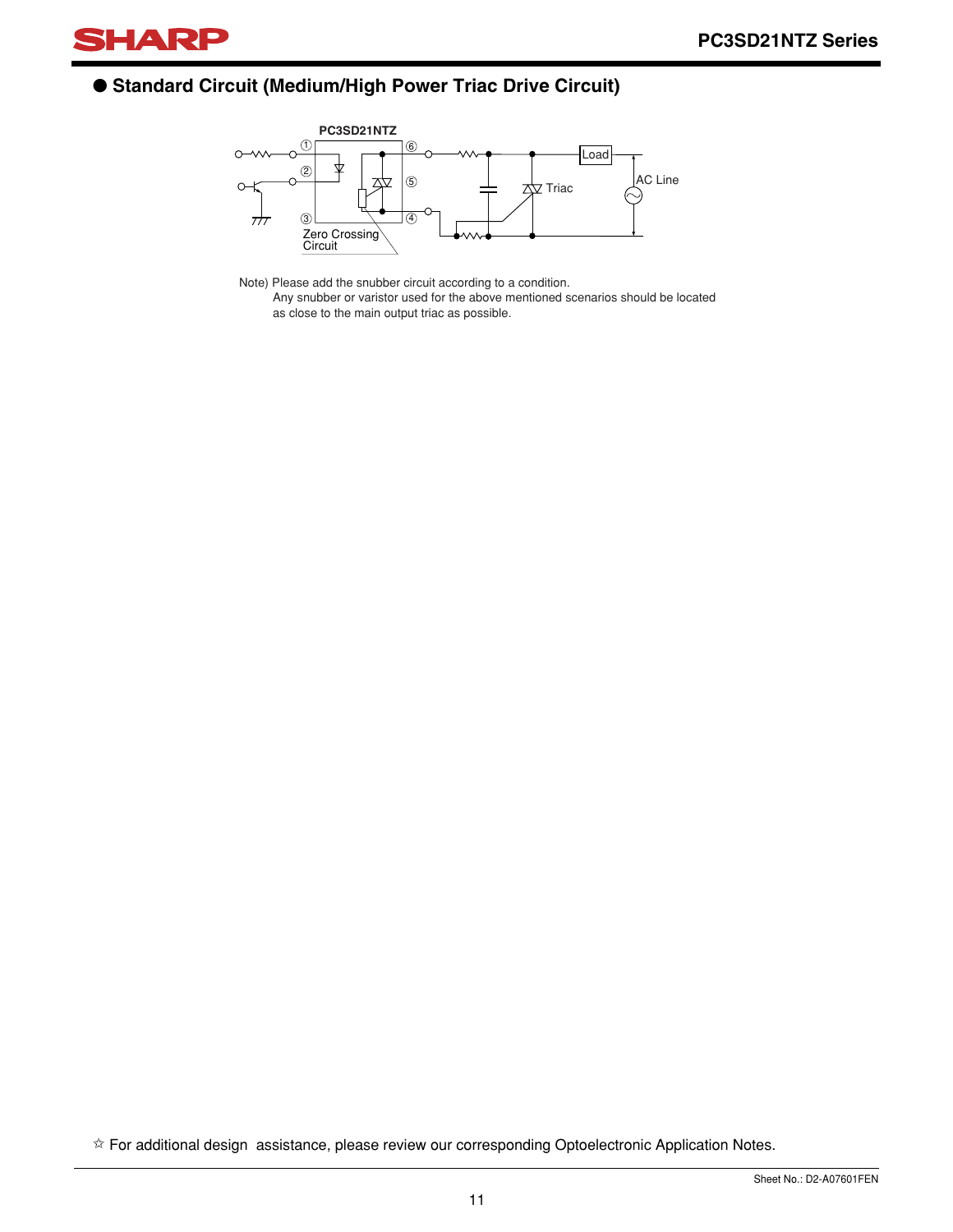

#### ■ Manufacturing Guidelines

#### ● **Soldering Method**

Reflow Soldering:

Reflow soldering should follow the temperature profile shown below. Soldering should not exceed the curve of temperature profile and time. Please don't solder more than twice.



#### Flow Soldering :

Due to SHARP's double transfer mold construction submersion in flow solder bath is allowed under the below listed guidelines.

Flow soldering should be completed below 270˚C and within 10s. Preheating is within the bounds of 100 to 150˚C and 30 to 80s. Please don't solder more than twice.

#### Hand soldering

Hand soldering should be completed within 3s when the point of solder iron is below 400˚C. Please don't solder more than twice.

#### Other notices

Please test the soldering method in actual condition and make sure the soldering works fine, since the impact on the junction between the device and PCB varies depending on the tooling and soldering conditions.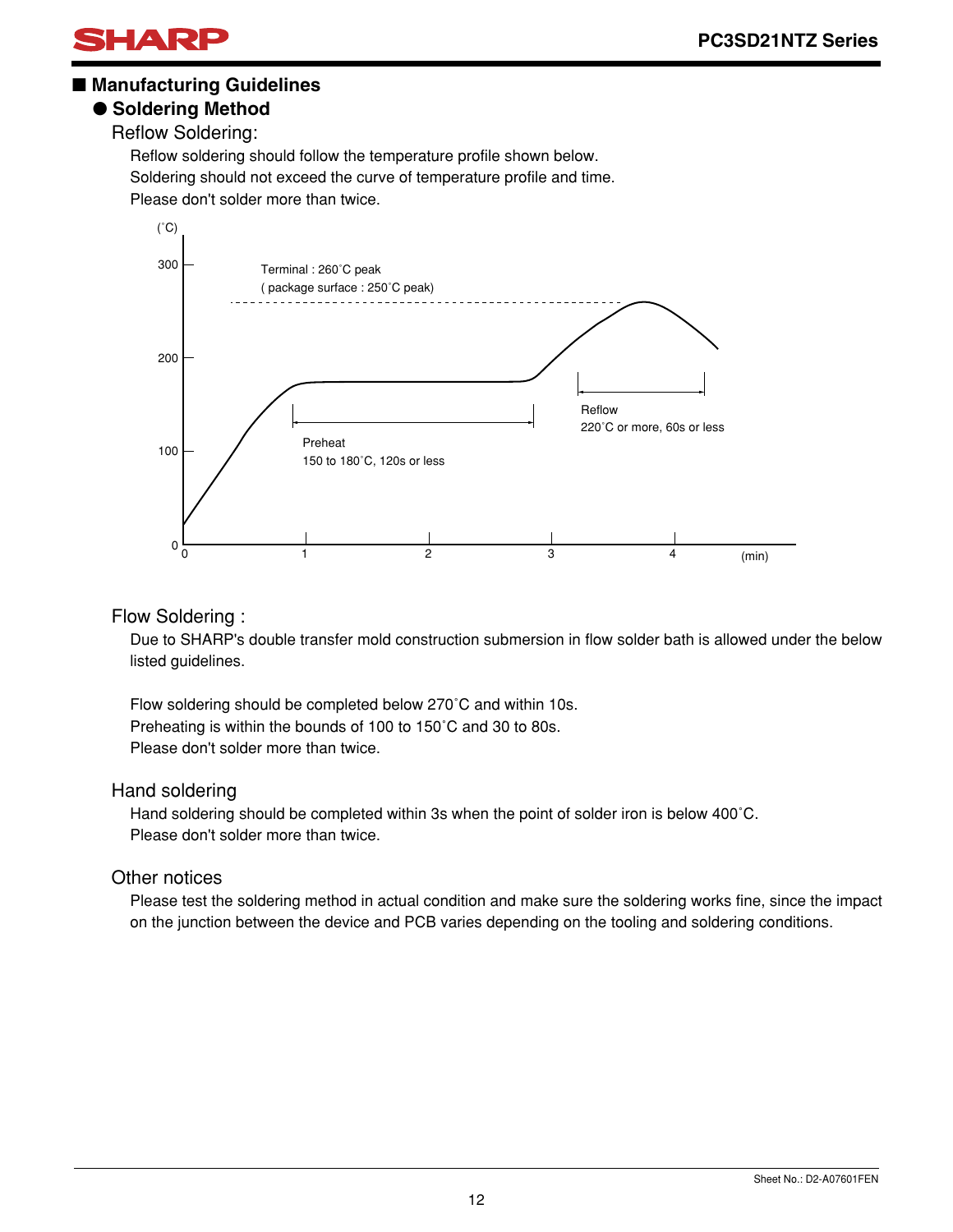

#### ● **Cleaning instructions**

Solvent cleaning :

Solvent temperature should be 45˚C or below. Immersion time should be 3minutes or less.

#### Ultrasonic cleaning :

The impact on the device varies depending on the size of the cleaning bath, ultrasonic output, cleaning time, size of PCB and mounting method of the device.

Therefore, please make sure the device withstands the ultrasonic cleaning in actual conditions in advance of mass production.

#### Recommended solvent materials :

Ethyl alcohol, Methyl alcohol and Isopropyl alcohol.

In case the other type of solvent materials are intended to be used, please make sure they work fine in actual using conditions since some materials may erode the packaging resin.

#### ● **Presence of ODC**

This product shall not contain the following materials.

And they are not used in the production process for this device.

Regulation substances : CFCs, Halon, Carbon tetrachloride, 1.1.1-Trichloroethane (Methylchloroform) Specific brominated flame retardants such as the PBBOs and PBBs are not used in this product at all.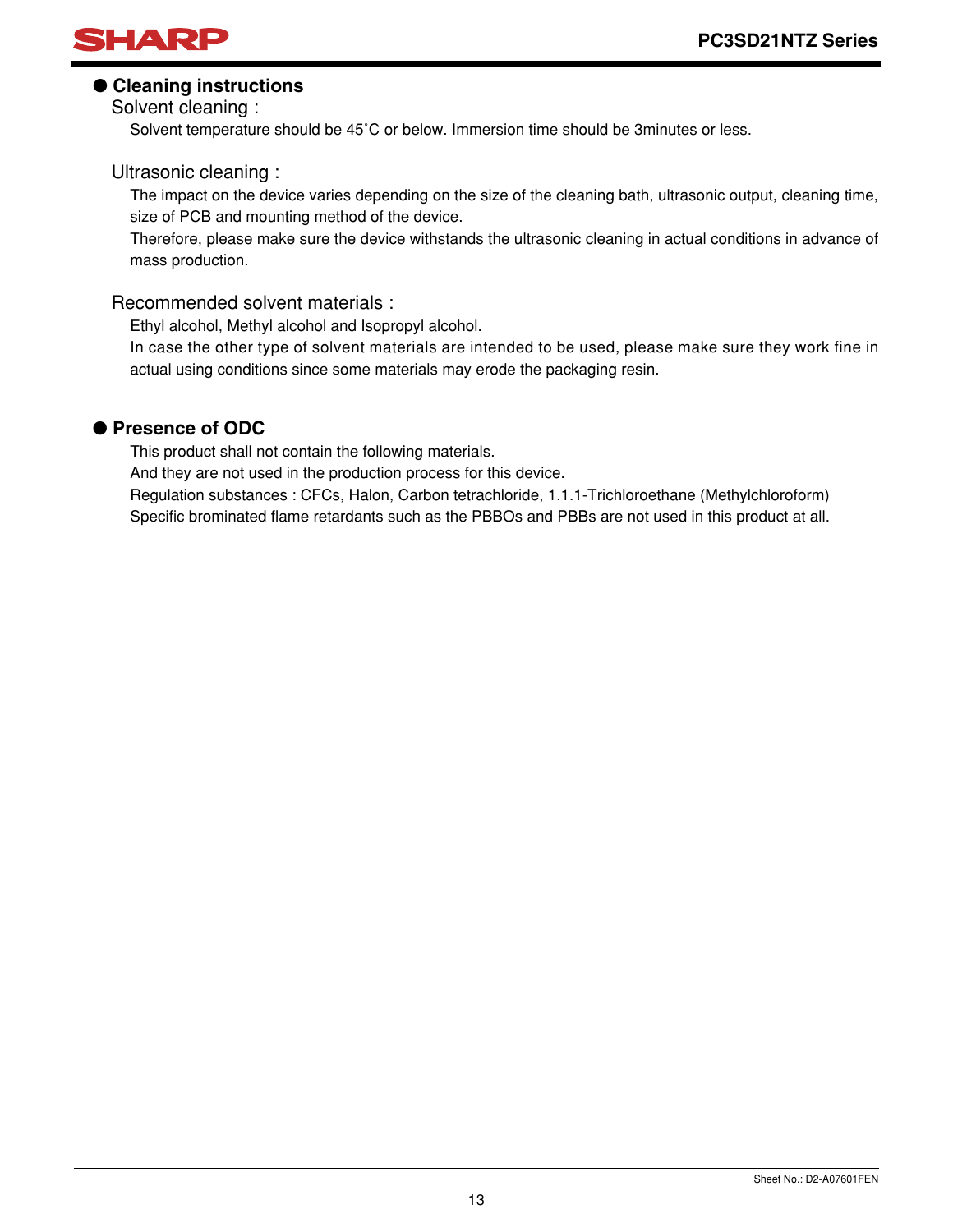

#### ■ **Package specification**

#### ● **Sleeve package**

#### **1. Through-Hole or SMT Gullwing**

Package materials

Sleeve : HIPS (with anti-static material) Stopper : Styrene-Elastomer

#### Package method

MAX. 50pcs of products shall be packaged in a sleeve.

Both ends shall be closed by tabbed and tabless stoppers.

The product shall be arranged in the sleeve with its anode mark on the tabless stopper side.

MAX. 20 sleeves in one case.

#### Sleeve outline dimensions



#### **2. Wide Through-Hole or Wide SMT Gullwing**

Package materials

Sleeve : HIPS (with anti-static material) Stopper : Styrene-Elastomer

#### Package method

MAX. 50pcs of products shall be packaged in a sleeve.

Both ends shall be closed by tabbed and tabless stoppers.

The product shall be arranged in the sleeve with its anode mark on the tabless stopper side. MAX. 20 sleeves in one case.

#### Sleeve outline dimensions



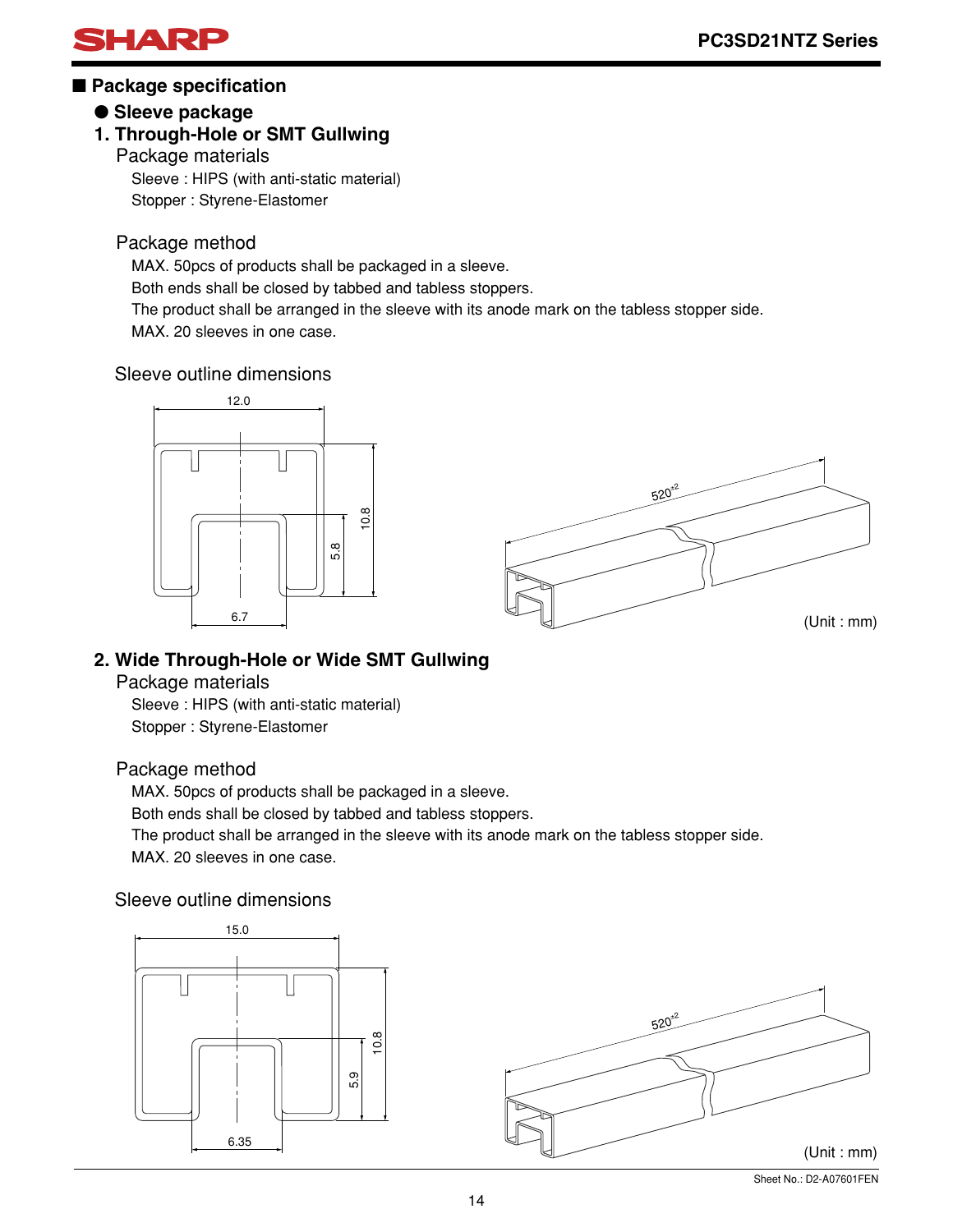

● **Tape and Reel package**

#### **1. SMT Gullwing**

Package materials Carrier tape : A-PET (with anti-static material) Cover tape : PET (three layer system) Reel : PS

Carrier tape structure and Dimensions



| Dimensions List<br>(Unit:mm) |                  |                 |                 |                 |                |                            |  |
|------------------------------|------------------|-----------------|-----------------|-----------------|----------------|----------------------------|--|
|                              |                  |                 |                 | Е               |                |                            |  |
| $16.0^{\pm 0.3}$             | $7.5^{\pm0.1}$   | $1.75^{\pm0.1}$ | $12.0^{\pm0.1}$ | $2.0^{\pm 0.1}$ | $4.0^{\pm0.1}$ | $\phi$ 1.5 <sup>+0.1</sup> |  |
|                              |                  |                 |                 |                 |                |                            |  |
| $10.4^{\pm0.1}$              | $0.4^{\pm 0.05}$ | $4.2^{\pm 0.1}$ | $7.8^{\pm0.1}$  |                 |                |                            |  |
|                              |                  |                 |                 |                 |                |                            |  |

#### Reel structure and Dimensions



| Dimensions List |                  | (Unit : mm)     |              |  |  |
|-----------------|------------------|-----------------|--------------|--|--|
| а               |                  | с               |              |  |  |
| 330             | $17.5^{\pm 1.5}$ | $100^{\pm 1.0}$ | $13 \pm 0.5$ |  |  |
| e               |                  |                 |              |  |  |
| $23^{\pm 1.0}$  | $2.0^{\pm 0.5}$  | $2.0^{\pm 0.5}$ |              |  |  |

Direction of product insertion



Pull-out direction



[Packing : 1 000pcs/reel]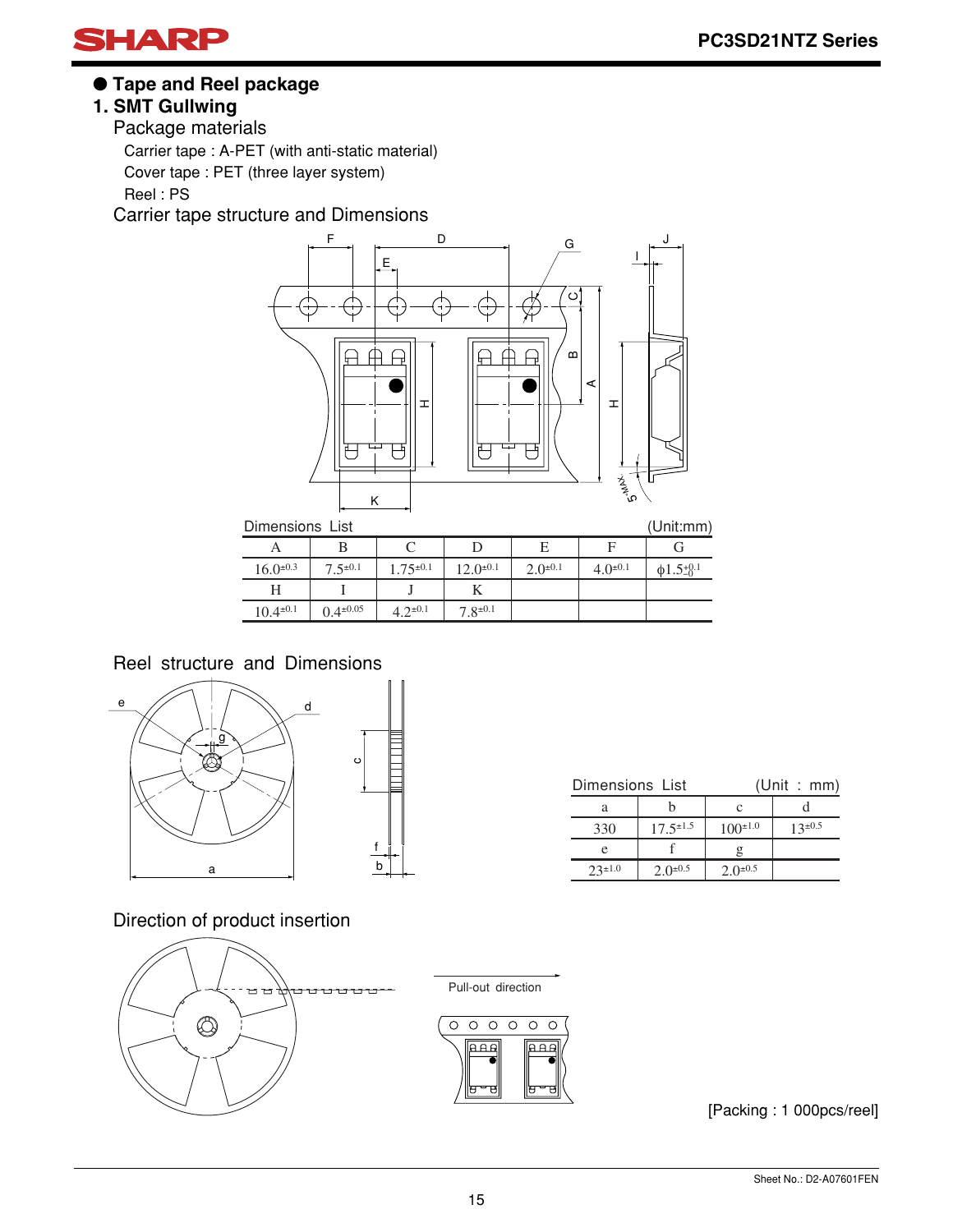

#### **2. Wide SMT Gullwing**

Package materials

Carrier tape : A-PET (with anti-static material)

Cover tape : PET (three layer system)

Reel : PS

Carrier tape structure and Dimensions



| (Unit | a car | mm) |  |
|-------|-------|-----|--|
|       |       |     |  |

| (Unit : mm)<br>Dimensions List |                  |                 |                 |                 |                |                             |  |
|--------------------------------|------------------|-----------------|-----------------|-----------------|----------------|-----------------------------|--|
|                                |                  |                 |                 | E               |                |                             |  |
| $24.0^{\pm 0.3}$               | $11.5^{\pm0.1}$  | $1.75^{\pm0.1}$ | $12.0^{\pm0.1}$ | $2.0^{\pm 0.1}$ | $4.0^{\pm0.1}$ | $\phi$ 1.5 $^{+0.1}_{-0.1}$ |  |
| Н                              |                  |                 |                 |                 |                |                             |  |
| $12.2^{\pm 0.1}$               | $0.4^{\pm 0.05}$ | $4.15^{\pm0.1}$ | $7.6^{\pm 0.1}$ |                 |                |                             |  |

Reel structure and Dimensions



| Dimensions List |                  | (Unit : mm)     |                |  |  |
|-----------------|------------------|-----------------|----------------|--|--|
|                 |                  |                 |                |  |  |
| 330             | $25.5^{\pm 1.5}$ | $100^{\pm 1.0}$ | $13^{\pm 0.5}$ |  |  |
| e               |                  |                 |                |  |  |
| $23^{\pm1.0}$   | $2.0^{\pm 0.5}$  | $2.0^{\pm 0.5}$ |                |  |  |

Direction of product insertion



[Packing : 1 000pcs/reel]